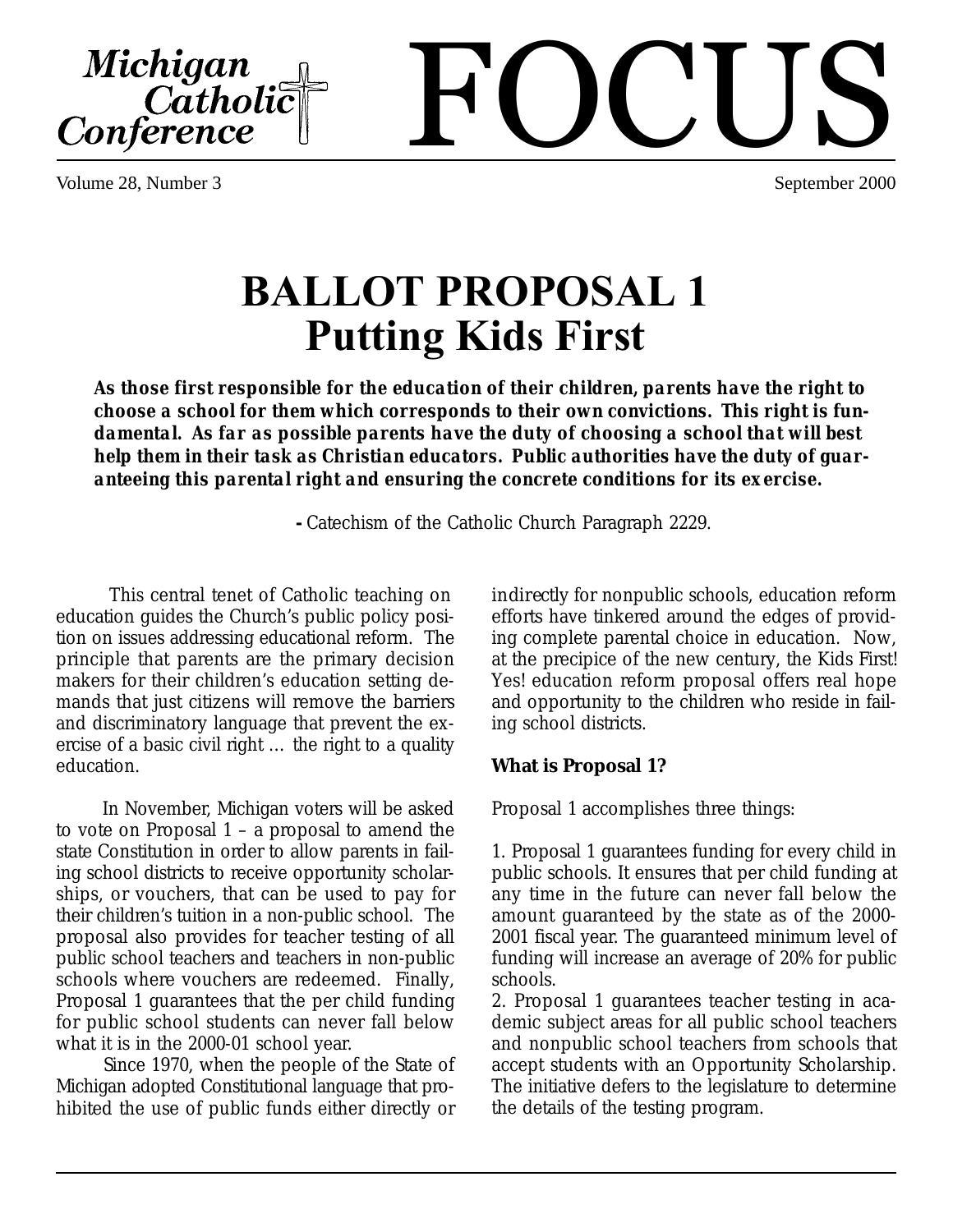3. Finally, Proposal 1 guarantees equal opportunity in education, expanding choice where it's needed most or where local voters approve it. Parents that live in one of the worst-performing school districts – districts that fail to graduate at least two out of three of their students - will receive an Opportunity Scholarship worth one-half the per pupil expenditure in public schools. The current state per pupil expenditure is roughly \$6,300, so the Opportunity Scholarship would be worth \$3,150. The Opportunity Scholarship would empower parents to choose whichever nonpublic school they believe is best for their child. About 30 out of 555 school districts would qualify. In districts where the schools are functioning better, local voters and school boards can decide for themselves if they want to expand choice in their area.

The ballot wording for Proposal 1 reads as follows:

#### **PROPOSAL 00-1**

A PROPOSAL TO AMEND THE CONSTITUTION TO PERMIT STATE TO PROVIDE INDIRECT SUPPORT TO STUDENTS ATTENDING NONPUBLIC PRE-ELEMENTARY, ELEMENTARY AND SECONDARY SCHOOLS; ALLOW THE USE OF TUITION VOUCHERS IN CERTAIN SCHOOL DISTRICTS; AND REQUIRE ENACTMENT OF TEACHER TESTING LAWS.

#### **The proposed constitutional amendment would:**

- 1) Eliminate ban on indirect support of students attending nonpublic schools through tuition vouchers, credits, tax benefits, exemptions or deductions, subsidies, grants or loans of public monies or property.
- 2) Allow students to use tuition vouchers to attend nonpublic schools in districts with a graduation rate under 2/3 in 1998-1999 and districts approving tuition vouchers through school board action or a public vote. Each voucher would be limited to 1/2 of state average per-pupil public school revenue.
- 3) Require teacher testing on academic subjects in public schools and in nonpublic schools redeeming tuition vouchers.
- 4) Adjust minimum per-pupil funding from 1994-1995 to 2000-2001 level.

| <b>Should this proposal be adopted?</b> $\boxed{X}$ YES $\boxed{\phantom{0}}$ NO |  |  |
|----------------------------------------------------------------------------------|--|--|
|----------------------------------------------------------------------------------|--|--|

A majority "YES" vote approves the Kids First! Yes! proposal. A majority "no" vote would defeat the proposal.

> Michigan has some great schools and many dedicated teachers. Proposal 1 will make them even better, while giving a helping hand to those children in school districts that are not performing.

> These three components balance the need for more choice and accountability together with the desire of public educators for revenue stability. The ballot initiative lays out the broad foundation for reform, while prudently assigning the Michigan legislature to address specific implementation issues as they arise in the future.

> First and foremost, public policy must always respect human dignity. As formal education is so central to our ability to function in society, policy affecting education must have at its core, respect for the high level of dignity one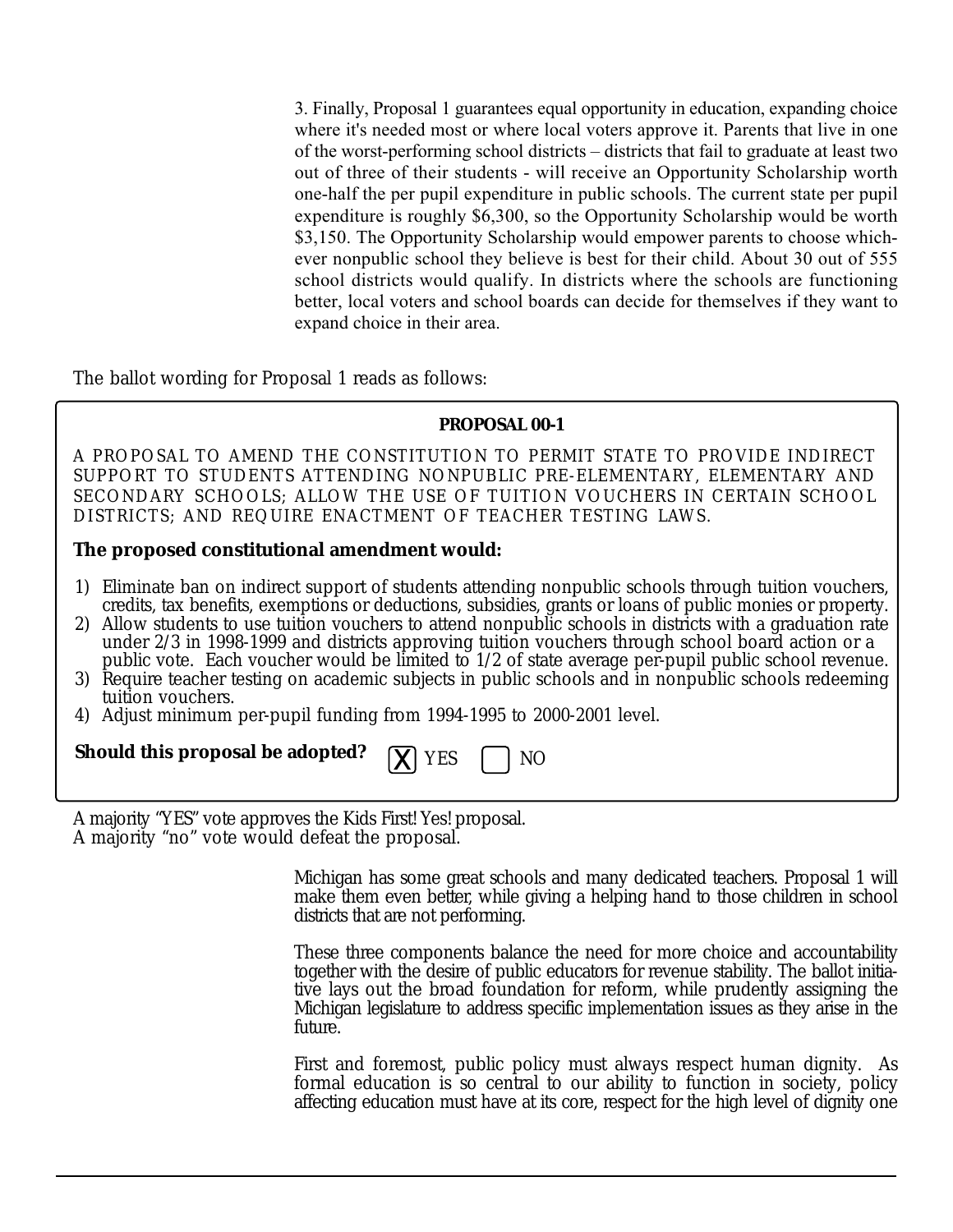achieves through a quality education. The state, as policy maker, has a duty to make available education opportunities that respond to the needs of all of its citizens. Proposal 1 is an education reform measure that incorporates the six principles outlined by the U.S. Bishops. Its breadth and weight will have far-reaching, positive effects for all the citizens of Michigan and in particular, the children.

The Vatican II document Gravissimum Educationis echoes the Church's catechism:

*"Since parents have given children their life, they are bound by the most serious obligation to educate their offspring and therefore must be recognized as the primary and principal educators… The family, which has the primary duty of imparting education, needs help of the whole community. In addition, therefore, to the rights of parents and others to whom the parents entrust a share in the work of education, certain rights and duties belong indeed to civil society, whose role is to direct what is required for the common temporal good." (No. 3)*

*In addition it is the task of the state to see to it that all citizens are able to come to a suitable share in culture and are properly prepared to exercise their civic duties and rights. Therefore the state must protect the right of children to an adequate school education, check on the ability of*

#### *Principles of Reform*

The Bishops of the United States Catholic Conference have identified and elaborated on six basic principles offered to guide education reform efforts while keeping faithful to the Church's mission to bring the Gospel of Jesus Christ to the people. These principles are as follows:

- 1) all persons have the right to a quality education;
- 2) parental rights and responsibilities are primary in education;
- 3) students are the central focus of all education;
- 4) quality teaching is essential to the learning process;
- 5) true quality education must address the moral and spiritual needs of students; and
- 6) government has a responsibility to provide adequate resources for the attainment of quality education for all children, and these education policy decisions are best made at the level closest to the actual teaching and learning situation.

*teachers to and excellence in their training, look after the health of the pupils and in general, promote the whole school project." (No.6)*

The leading premise behind current education reform efforts is embodied in the parental rights movement. Seventy five years ago the United States Supreme Court struck down an Oregon compulsory public school attendance law because it interfered with the, "liberty of parents and guardians to direct the upbringing and education of children under their control." The Supreme Court went on to say in Pierce v. Society of Sisters that "the child is not the mere creature of the state." The primacy of parental rights in education must influence all that we do in advocating for justice in education.